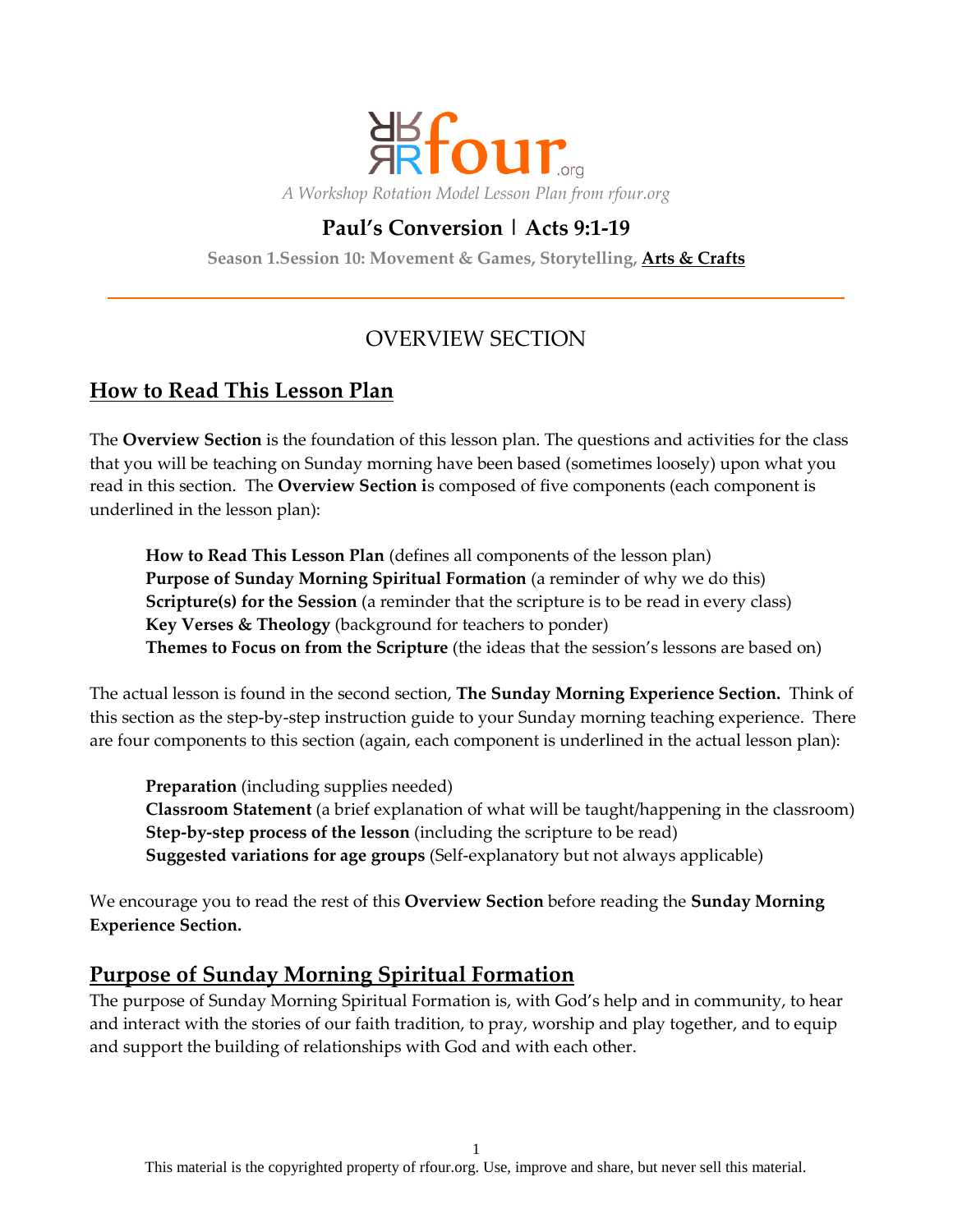## **Scripture(s) for the Session**: **Acts 9:1-19**

*Please READ this aloud in every class you teach.* The actual words to the scripture can be found in **The Sunday Morning Experience Section: Step-by-Step process of the lesson**. When reading to the class, please read it from the lesson plan (not an actual Bible) as the wording of the scripture has been modified to help clarify some language issues.

**Key Verses & Theology:** These are provided to help the teachers think about and build a framework for understanding the story to help in answering some of the questions that the students might raise in class.

*1 Meanwhile Paul, still breathing threats and murder against the disciples of the Lord, went to the high priest 2 and asked him for letters to the synagogues at Damascus, so that if he found any who belonged to the Way, men or women, he might bring them bound to Jerusalem.* Jesus and his disciples were Jewish. After Jesus' resurrection and ascension, Pentecost came, and the Body of Christ/the Church was formed. The Church was formed within the Jewish community. This community was seen by the Pharisees as a threat. Paul was a Pharisee. And it was his job to pursue and prosecute Israelites that were participating in "The Way." Prosecution usually involved capital punishment. The phrase "breathing threats and murder" is a play on words to show that Paul was not breathing the Holy spirit (*ruach)*, but an abomination. Paul was breathing the wrong air. Not the air of love, but the air of hatred. And it showed. The man was a beast. A force that, if left unchecked, would've seriously hampered, even destroyed, the newly-born Church.

*8 Paul got up from the ground, and though his eyes were open, he could see nothing; so they led him by the hand and brought him into Damascus.* This is a hitting-bottom moment for Paul. This powerful righteous man has been doing things that were eating at his heart. Paul wanted to do the right thing. And he saw the church, this uprising among his people as a threat. He was doing everything possible to stop it. But what he was doing in order to stop the Church went against the essence of who he was. And those actions eventually caught up to him, and in a rather dramatic way (as hitting bottom often is). Everything that Paul thought he knew was suddenly in question. His entire world had been turned upside down. And it left him unable to trust what he'd always known to be true. And thus, he must be led by the hand to finish his journey, unsure and unseeing.

*[Ananias] laid his hands on Saul and said, "Brother Saul, the Lord Jesus, who appeared to you on your way here, has sent me so that you may regain your sight and be filled with the Holy Spirit." 18 And immediately something like scales fell from Paul's eyes, and his sight was restored.* We are not made to be alone. We are not made to function as an island of self-containment. Paul is a brilliant and driven man. But he cannot get straightened out on his own. He hit bottom on his own. His own decisions got him there just fine. But he is not able to get off the bottom without the help of others. Ananias reaches out to help Paul, even though he doesn't want to help Paul. But because he does, then Paul is able to see again.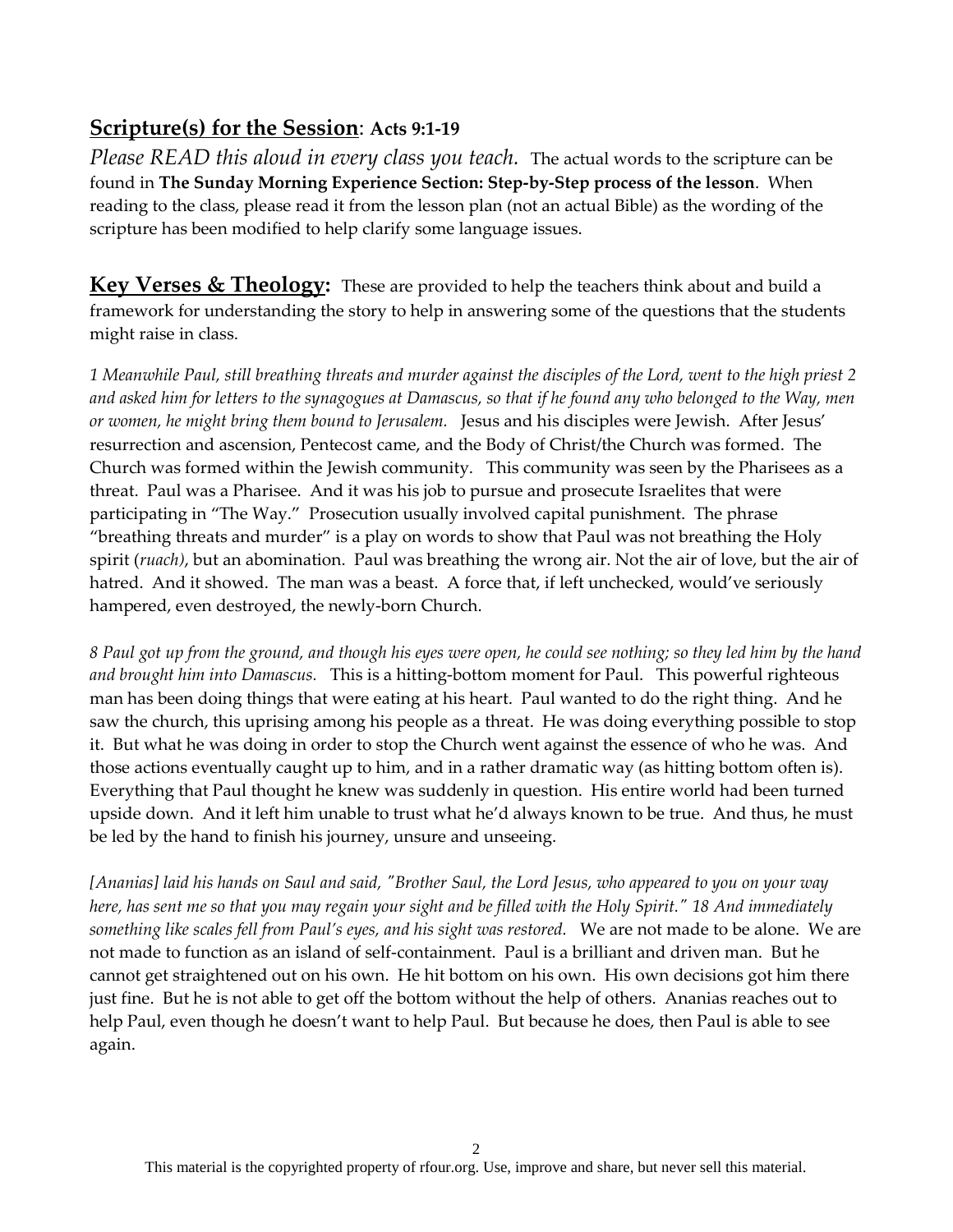**Themes to Focus on from the Scripture:** Themes are provided to help teachers understand the teaching of the *session* (not necessarily the class). Sometimes an activity in one class may not match up with any of the themes.

**Persecution** – when we feel challenged, when our way of life is threatened by another way of life, and we choose to fight instead of flee, then we end up persecuting those who we feel threatened by. Paul was an upstanding citizen. But because his way was being threatened, he threatened back. Whenever we choose to hold our ground without inviting God into our planning, then we invariably arrive at a place of persecuting those whom we fear.

**Insight** – On our own, we can only see and understand so much. This is what happened for Paul. He was sure he was right. Until God showed him otherwise. If we're seeking God, and asking God to help us to understand what's going on for ourselves and for those around us, then, like Paul, we start to see and understand things we never saw/understood before. When we see things for the first time, it can be unsettling and can take us some time to get used to such a perspective (like Paul getting knocked off his horse). But we will adjust, just like we do when we get a new prescription for contacts or glasses. And once we do, then we can see and act more confidently.

**Conversion** – When we are threatened, but we invite God into our threatened feeling, then we will eventually experience a conversion. We will experience a breakthrough. It might be a minor breakthrough with our worldview shifting only slightly. But like in the case of Paul, our entire worldview might be turned upside down. And that takes some readjustment time. But once we're readjusted to our new understanding, then we can move with confidence in the right direction.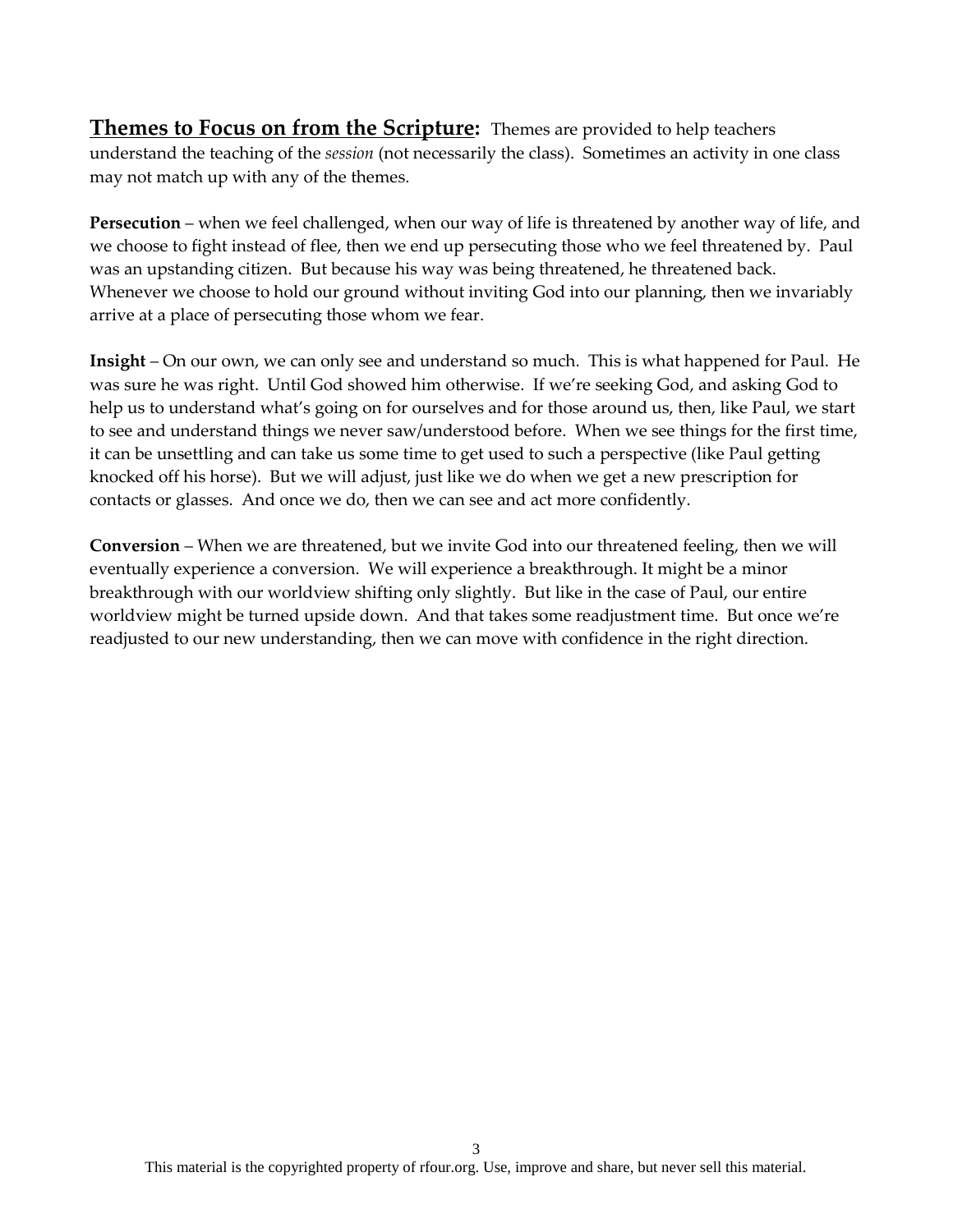

# **Paul's Conversion | Acts 9:1-19**

**Season 1.Session 10: Movement & Games, Storytelling, Arts & Crafts**

# THE SUNDAY MORNING EXPERIENCE SECTION

# **Preparation**

- o Print out this lesson plan and bring it with you on the Sunday Mornings you are teaching
- o Arrive at pre-arranged time to join other teachers, shepherds and staff for an opening prayer.
- o Supplies Needed: Stencils (I used 1 inch letters found in the scrapbook aisle at Target bought 4 or 5 bags), pencils, construction paper, scissors, sun print paper (this is not necessarily easy to fine – check with your local arts store a number of weeks ahead of time for availability), cardboard (get some cardboard boxes from a local cardboard recycling dumpster and then cut them up), pushpins and pictures of some street signs, overhead/spotlight lamp with 100 watt bulb, aluminum cooking pan (filled half-way with water). Markers or Crayons.

## **Classroom Statement**

This Arts & Crafts class consists of the telling of the Paul Conversion story (in Acts 9) and then an art project that uses sun print paper to show how God's light can transform/convert us.

## **Step-by-Step Process of Lesson**

Shepherd comes in with students

**SHEPHERD ASKS** "Question of the Day."

#### **INTRODUCE yourself**

Hi, my name is \_\_\_\_ and I want you call me (tell the students how they may address you).

## **PRAY** (Short and simple is perfect)

God, thank you for this day and for each other. We need your help. Help us to learn about you this day. Amen.

#### **TELL**

 We're going to hear a story today about a man named Paul. Sometimes, he's also called Saul. Saul is how you say his name in Hebrew, Paul is how you say his name in Greek. In this story, we're just going to call him Paul to avoid any confusion.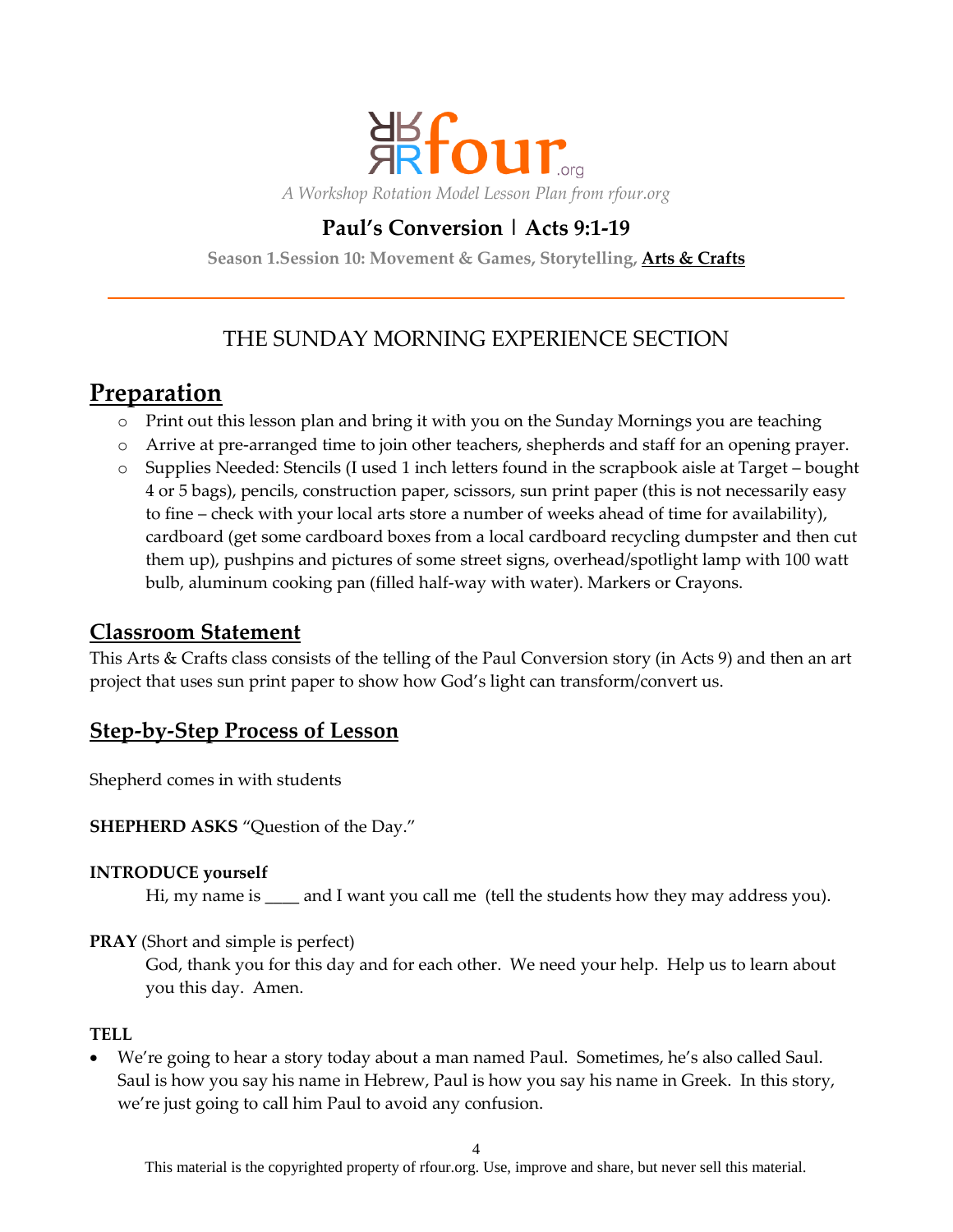- In the story we're going to hear, Paul experiences a conversion.
- A good way to think about conversion is to first picture someone riding their bike or driving their car in a certain direction.
- Once you have that picture in your mind, then think about that person realizing that they are going in the wrong direction.
- Then what do they do?
	- o Maybe they stop and look confused.
	- o Maybe they stop and ask for instructions.
	- o Maybe they stop and check a map.
- And then, once they figure out what's happened, they turn around and go in a different direction than they were going. Maybe even in the exact opposite direction!
- Another word that has a similar meaning to "conversion" is the word, "repent."
- And the word repent means very simply to "turn around."
- Listen for the turning around that Paul does in this story.

#### **READ Acts 9:1-19**

1 Meanwhile Paul, still breathing threats and murder against the disciples of the Lord, went to the high priest in Jerusalem 2 and asked him for letters to the synagogues at Damascus, so that if he found any who belonged to the Way of Jesus, men or women, he could arrest them and send them to Jerusalem to be put in jail.

3 Now as Paul was riding along and approaching Damascus, suddenly a light from heaven flashed around him. 4 He fell to the ground and heard a voice saying to him, "Paul, Paul, why do you persecute me?" 5 He asked, "Who are you, Lord?" The reply came, "I am Jesus, whom you are persecuting. 6 Get up and enter the city, and you will be told what you are to do." 7 The men who were traveling with Paul stood speechless because they heard the voice but saw no one. 8 Paul got up from the ground, and though his eyes were open, he could see nothing; so they led him by the hand and brought him into Damascus. 9 For three days he was without sight, and neither ate nor drank.

10 Now there was a disciple in Damascus named Ananias. The Lord said to him in a vision, "Ananias." He answered, "Here I am, Lord." 11 The Lord said to him, "Get up and go to the street called Straight, and at the house of Judas look for a man of Tarsus named Paul. At this moment he is praying, 12 and he has seen in a vision a man named Ananias come in and lay his hands on him so that he might regain his sight." 13 But Ananias answered, "Lord, I have heard from many about this man, how much evil he has done to your followers in Jerusalem; 14 and here he has authority from the chief priests to arrest all who invoke your name." 15 But the Lord said to him, "Go, for he is an instrument whom I have chosen to bring my name before Gentiles and kings and before the people of Israel."

17 So Ananias went and entered the house. He laid his hands on Paul and said, "Brother Paul, the Lord Jesus, who appeared to you on your way here, has sent me so that you may regain your sight and be filled with the Holy Spirit." 18 And immediately something like scales fell from Paul's eyes,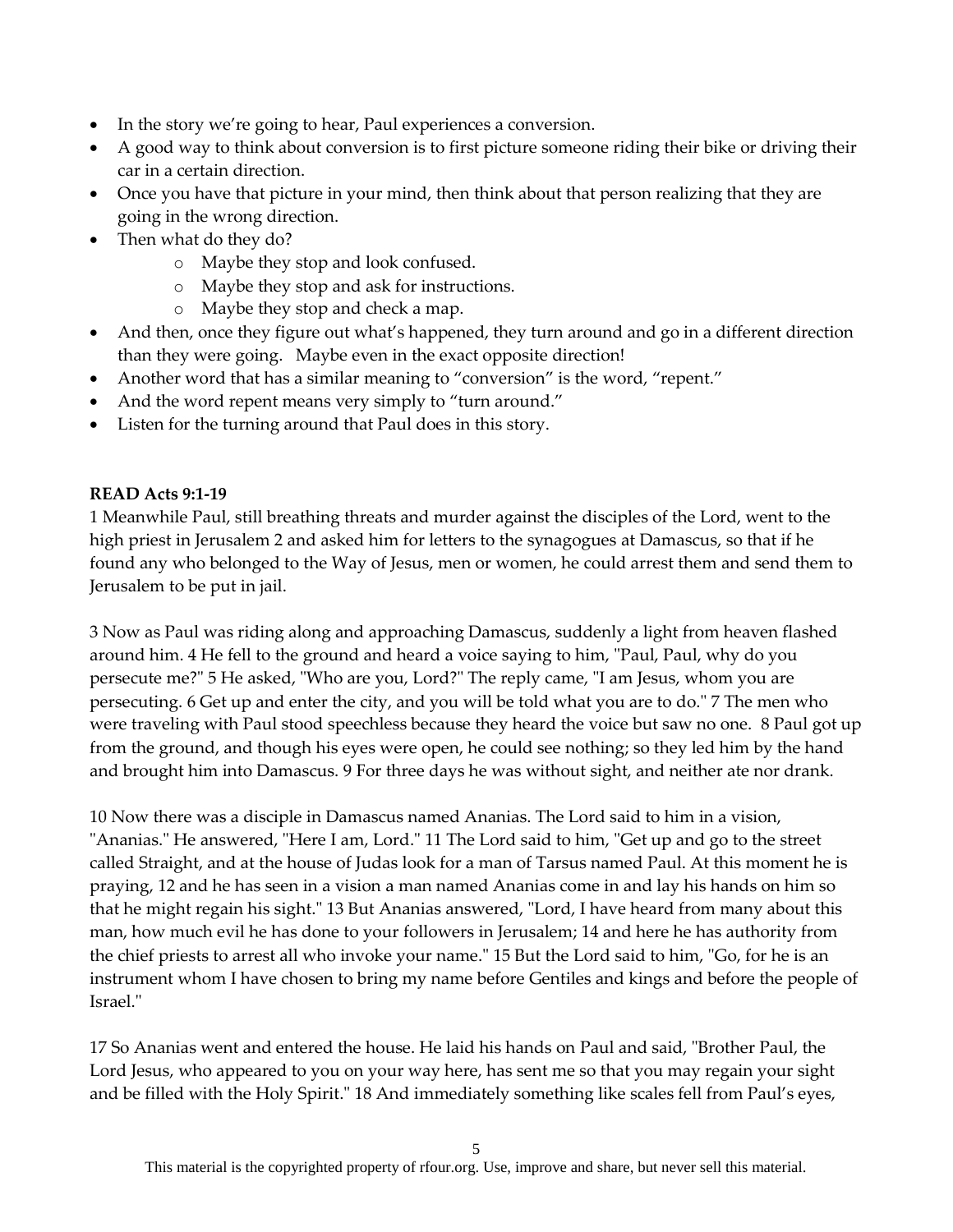and his sight was restored. Then he got up and was baptized, 19 and after taking some food, he regained his strength. For several days he was with the disciples in Damascus, and then headed back to Jerusalem.

## **ASK**

- At the beginning of the story, where was Paul headed? (Damascus)
- At the end of the story, where was Paul headed? (Jerusalem)
- Did he do what he wanted to do in Damascus? (No)
- What did he want to do in Damascus? (arrest followers of the Way)
- What stopped him? (God interrupted him/blinded him)

### **TELL**

- Remember what I told you before I read you the story? I told you a way to think about conversion.
- In the story we just read, Paul's starts out going one way.
- Then, in the story when Paul is blinded, that's the part where Paul is realizing that he's lost or at least not headed in the right direction.
- So Paul stops.
- Then when Annanias comes, think of that as Paul receiving direction.
- Then Paul turns around and heads back to Jerusalem.

## **ASK**

- The part in the story where Paul is blinded, what causes him to fall down? (bright light)
- What does light usually help us to do? (to see)
- So even though Paul was blinded, he was able to see that he was going in the wrong direction, right? (right)

## **TELL**

- Today, we're going to make traffic signs.
- And we're going to make them using paper and light.
- Because in the story, God points Paul in the correct direction using light to get his attention.
- So we're going to make traffic signs with the help of light that will serve as reminders to pay attention to God.

#### **EXPLAIN**

- First, we have to decide what type of traffic signs we want to make.
	- o So maybe we'll want to make a stop sign and then underneath say, "And Pray"
	- o Or maybe a "Yield" sign and then under it say "To Jesus"
	- o Or maybe a "U-Turn" symbol and under it say "For God"
- The way we'll make these signs is by using stencils to spell out the words on the sun print paper, also known as solar graphic paper.
- So take a piece of cardboard and put a piece of sun print paper on top of it.
- Then, arrange the stencils to spell out "Stop and Pray" or "Yield to Jesus" or "U-Turn for God"